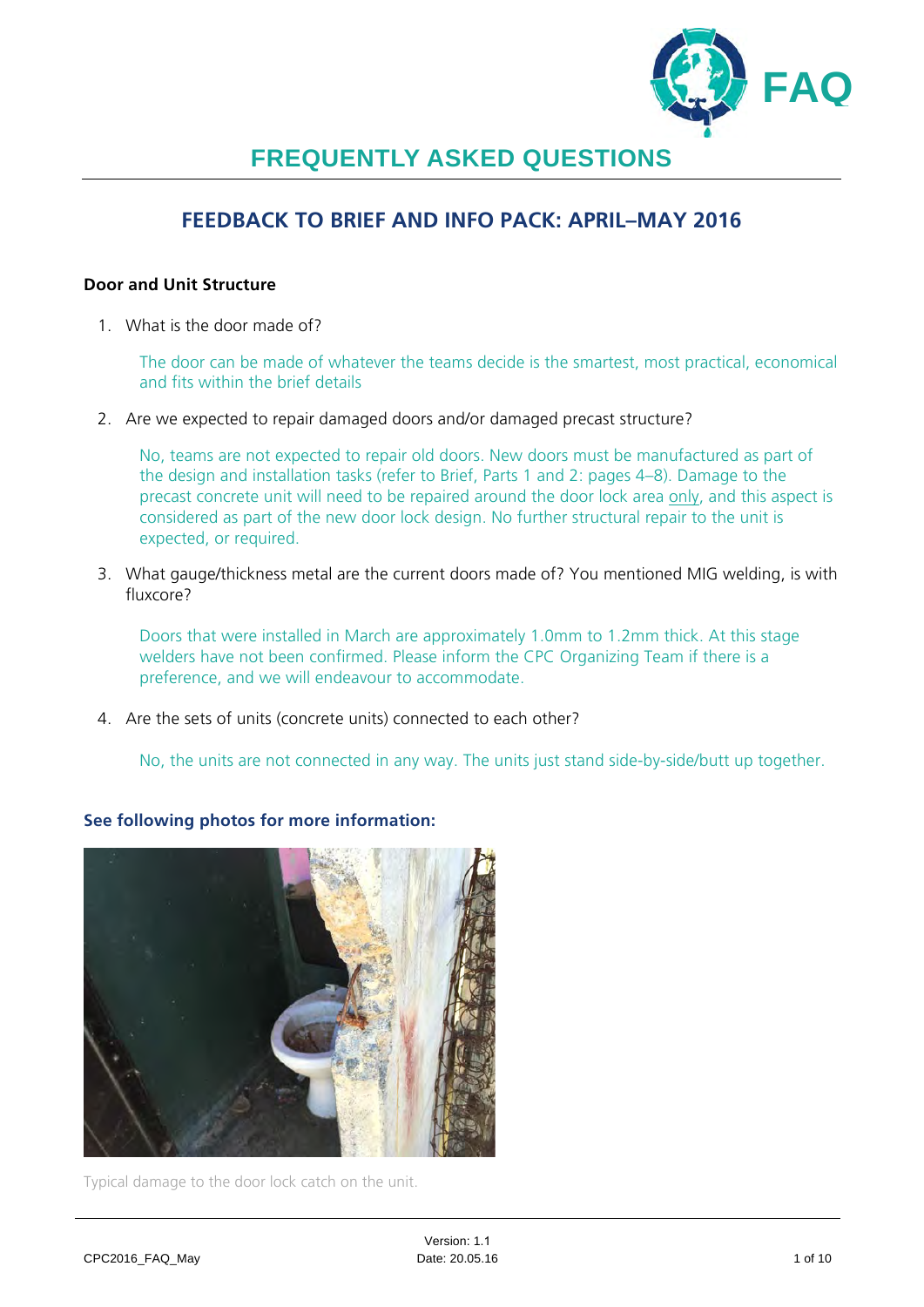



A failed door design that was trialed 2 years ago. Broken through the edge.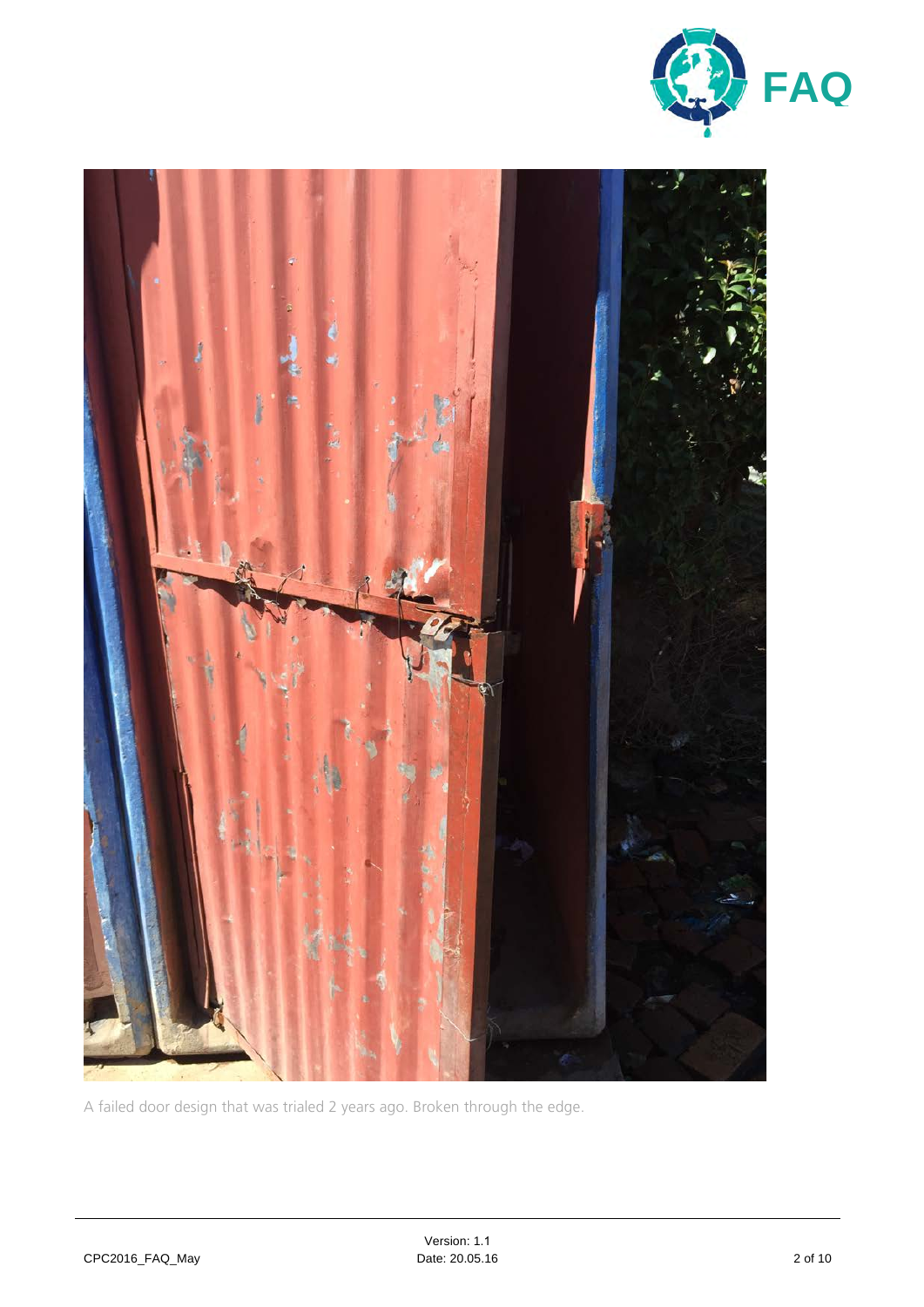



Typical damage to the top of unit near door hinge.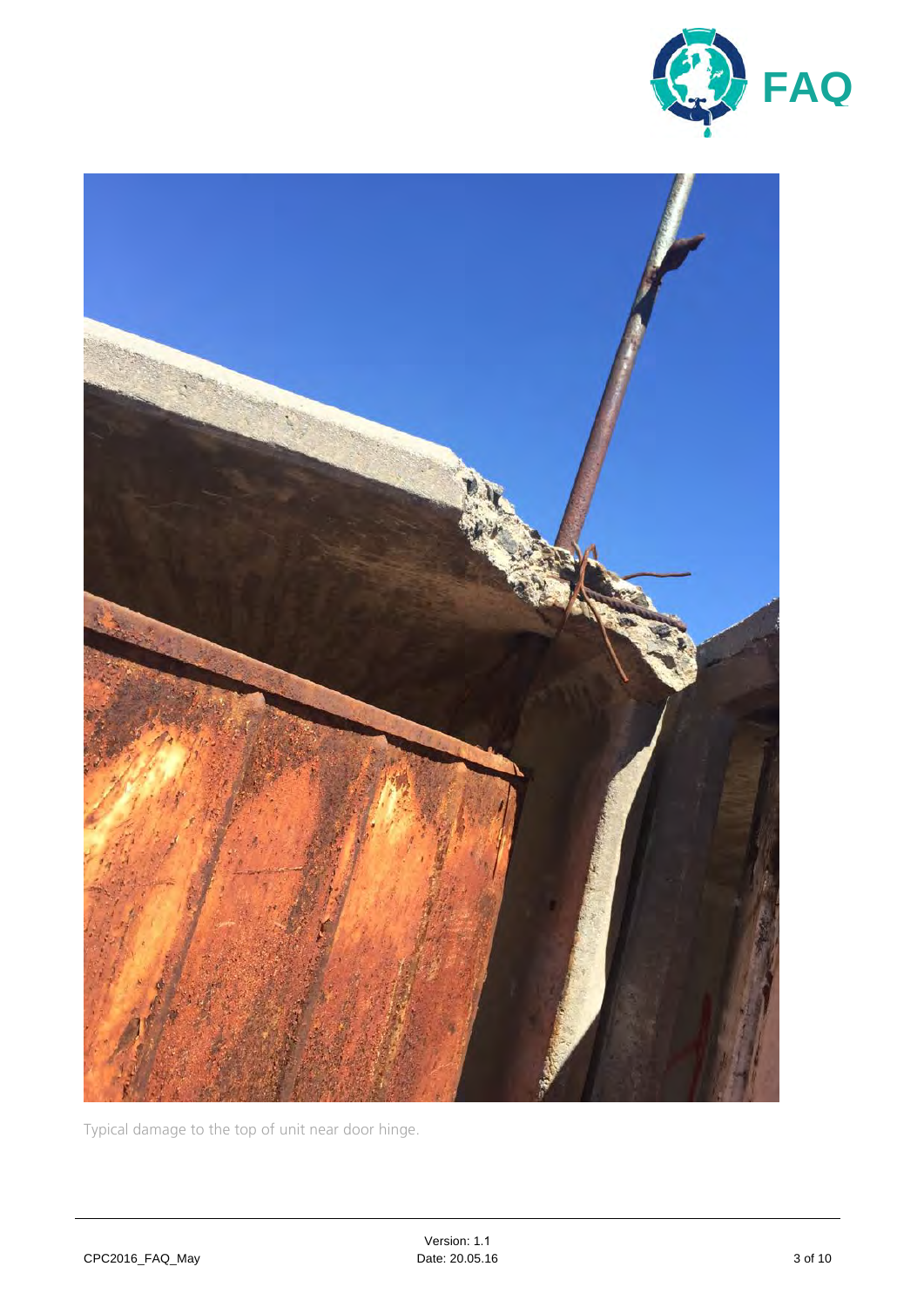



View of new door on units installed in March. Typically this door and latch fail within a short period.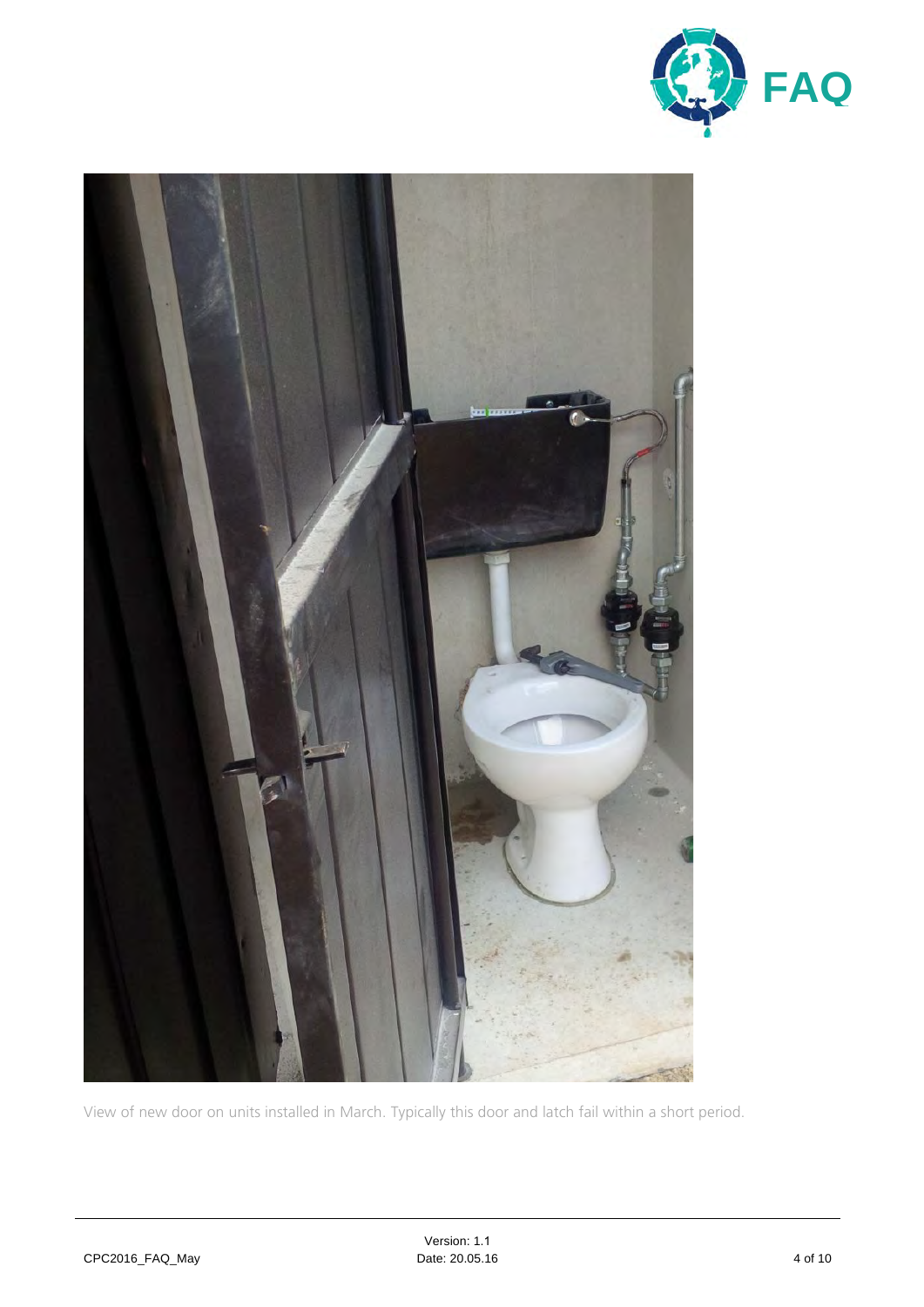

### **Water and Waste**

5. The existing piping appears to be Galvanised Iron (GI). Are we required to continue with Galvanised Iron (GI)?

Whatever Teams decide is the smartest, most practical, economical and fits within the brief details.

6. CPC will provide threading machine and taps?

Yes, the CPC Organizing Team will provide tools for threading and a vice to hold the pipe.

7. Is the water meter vertical type?

The water meter can be installed in any orientation.

8. Is the data logger only to be installed after the water meter, or would it require some connection to a remote computer?

The CPC Organizing Team will supply the logging equipment. At time of writing, arrangements are still being confirmed, so further detail will be provided to Teams ASAP.

9. Could we get some manufacturers specs on the current data recorders and water meters?

Images re. water meters are on pages 7–9 of this document: an excerpt from manufacturer's brochure is also included (full brochure is available at http://bit.ly/1U3mN9p) As in question #8 above, more detail will be provided re. data loggers as soon as it comes to hand.

10. We assume the WC to be floor mounted with 'P' trap and flush tank?

Yes, the p-trap pan needs to be securely fastened to the floor. The cistern is fixed to the wall can connected by a flush pipe.

11. Are we expected to repair damaged flush tanks, or replace them?

No repair. All fixtures and pipework inside the units must be replaced.

12. Assume that we need to install seat and cover? Not seen in any photo.

No, there will be no need to include a seat for the WC.

13. How and where is the drain from washing area (semi-circular) connected to main sewer?

The drain (gully) is connected to the sewer by a 100mm PVC trap.

14. In case of washing, will need a floor trap inside.

The units have fall to the front to stop them holding water. Teams may need to address the issues relating to wet/soiled ground in front of the units.

15. How flexible are the connections to the water and sewer? If some adjustment had to be made to hole location, could it be done on site?

Yes, any adjustments can be made on site.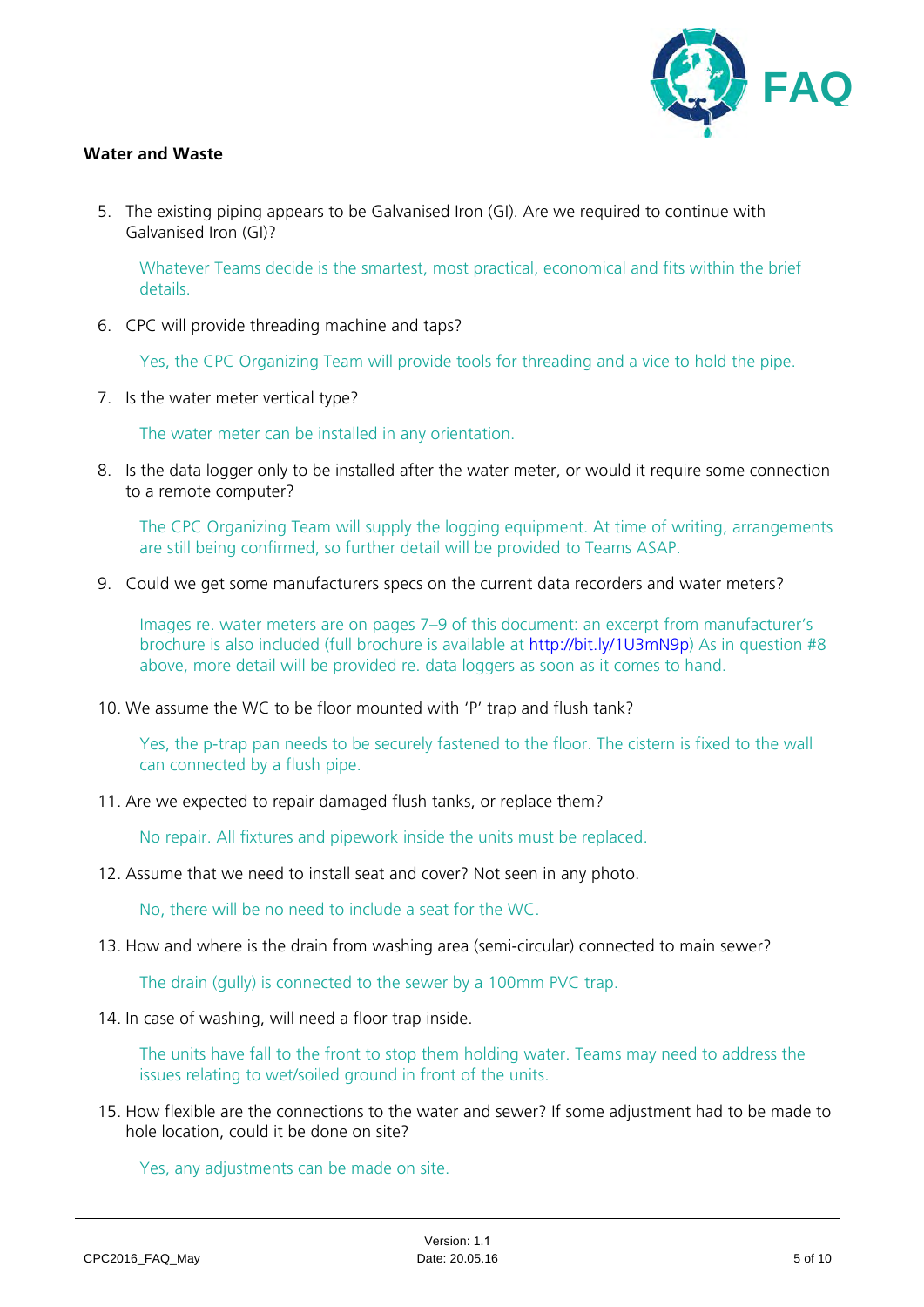

16. Do all the sinks/basins make a direct connection to the underground piping, or do they spill to the concrete basin on the ground that appears to be connected to the underground drain?

Some troughs are connected directly and some spill into the waste point underneath. Each unit installation is individual. This will not be confirmed until the week prior to our arrival in July after the WASSUP team finalize plans with surrounding residents at focus sites.

## **See following photos for more information:**



Waste and water connections to new unit. Note vent and inspection.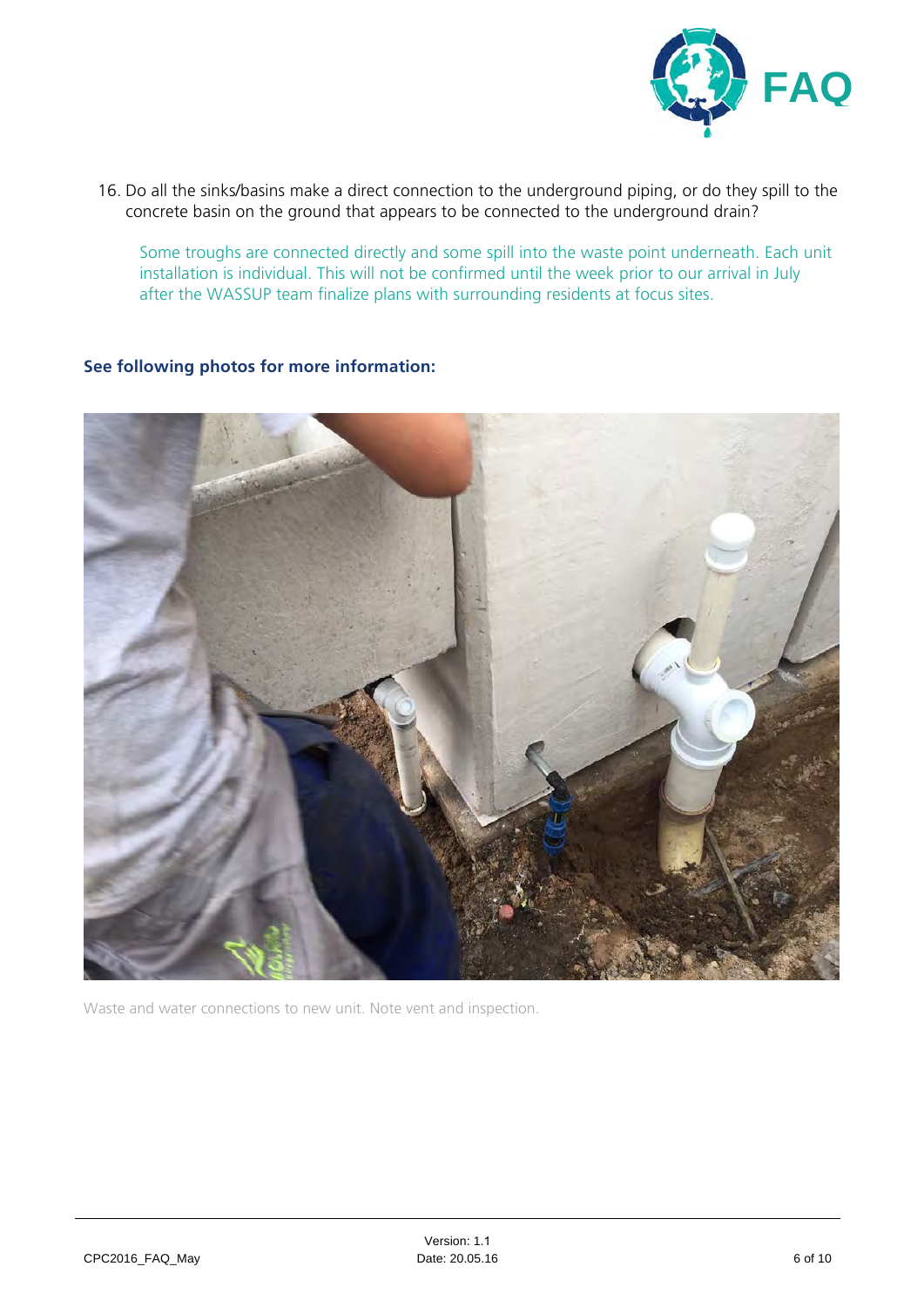



A typical existing waste water collection point (gully) connected to the sewer.



Water meters, pipework, pan and cistern used in March.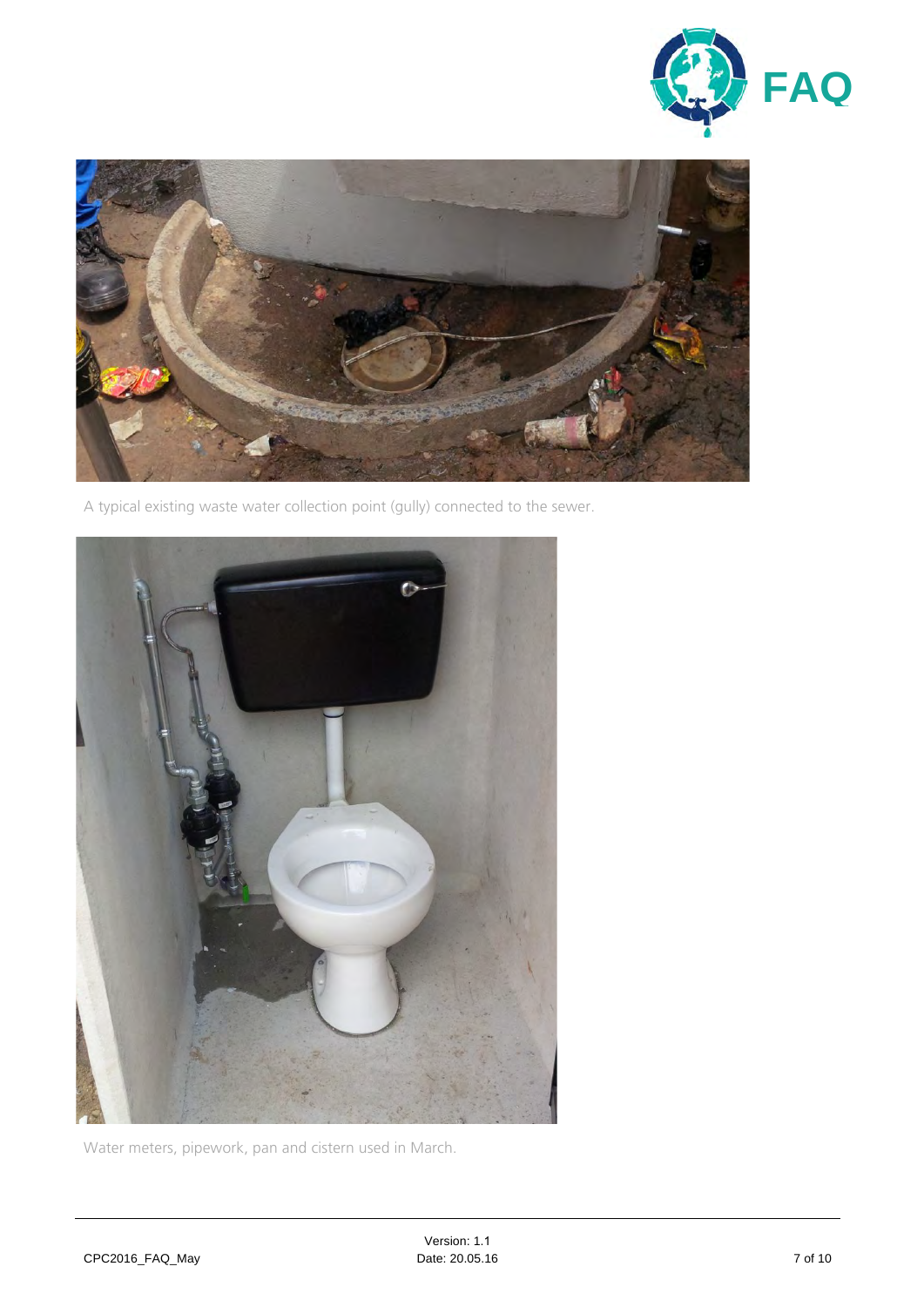



Plastic Duolite shires cistern by Pennyware.



Water meters installed in March. One has a logger probe installed (white cable, left).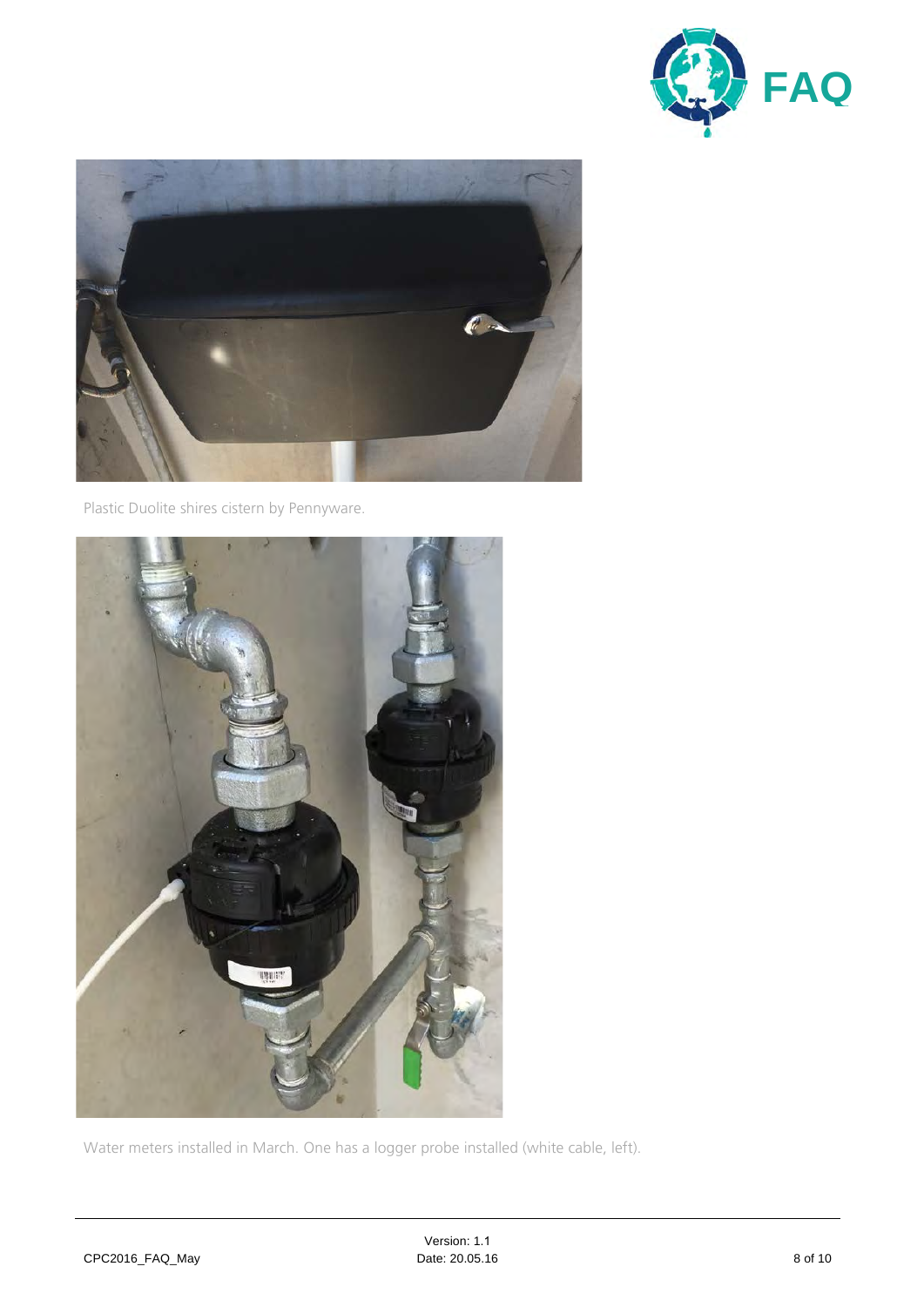

# **The V110T KSM Volumetric Water Meter**

The V110T KSM meter is designed for the measurement of cold potable water and offer accurate, long maintenance-free life and is highly-resistant to tampering.

The range includes three different class C meters to suit maximum flow rates from 3.0m<sup>3</sup>/h to 7.0m<sup>3</sup>/h. The V110T KSM's are suitable for water temperatures up to 50˚C and a maximum working pressure of 1600 kPa. Standard



2

counter registration is  $m<sup>3</sup>$  and litres. This meter has a blended UV stabilised polyacetal engineering plastic body.

It is a semi-positive rotary piston type wet dial water meter. It has a sealed wet dial counter and a 7mm thick lens complete with a non-return valve and pulse output facility.

| <b>Meter Specifications</b>         | <b>Nominal Size</b> |          |          |         |         |
|-------------------------------------|---------------------|----------|----------|---------|---------|
|                                     | mm                  | 15 (114) | 15 (165) | 20(165) | 25(198) |
| Maximum flow rate qs ±2%            | $m^3/h$             | 3.0      | 3.0      | 5.0     | 7.0     |
| Permanent flow rate ap $\pm 2\%$    | $m^3/h$             | 1.5      | 1.5      | 2.5     | 3.5     |
| Transitional flow rate at $\pm 2\%$ | 1/h                 | 22.5     | 120      | 37.5    | 52.5    |
| Minimum flow rate amin $±5\%$       | 1/h                 | 15.0     | 30.0     | 25.0    | 35.0    |
| Starting flow (approximate)         | 1/h                 | 5.7      | 5.7      | 9.5     | 13.2    |
| Head loss at gmax                   | Refer to graph      |          |          |         |         |
| Meter resets to zero at             | m <sup>3</sup>      | 10 000   | 10 000   | 10 000  | 10 000  |
| Minimum indicated digit value       | m <sup>3</sup>      | 0.00002  | 0.00002  | 0.00002 | 0.00002 |
| Pulse output (litres per pulse)     | litre               | 0.5      | 0.5      | 0.5     | 0.5     |
| Maximum working pressure            | kPq                 | 1600     | 1600     | 1600    | 1600    |
| Maximum water temperature           | °C.                 | 50       | 50       | 50      | 50      |
| Meter length                        | mm.                 | 114      | 16.5     | 16.5    | 198     |
| Weight - meter only                 | gram                | 433      | 477      | 498     | 662     |

#### **Compliance with standards**

Every V110T KSM water meter is individually tested over its flow range before despatch. Performance figures for the KSM range meet the requirements of the following:

- Approved by SABS 1529-1:1994. • ISO 4064-1.
- Approval number SA842

The meter has an approved pulse output and is also approved for both vertical and horizontal installations.

#### **Counter**

The combined counter and gear unit is liquid filled and sealed, with a simple straight-reading presentation. The number rollers are totally immersed in a non-toxic liquid which acts as a lubricant. The sac attached to the counter casing acts as a balancing membrane and ensures the pressure of the liquid in the counter is the same as that of the water inside the meter. The counter is placed in a window inside the meter body for easy reading.

Black numerals on white denote cubic meters, white numerals on red denote litres.

### **Tamperproof**

The V110T KSM offers outstanding resistance to illegal tampering. Its unique conical body-half design means it cannot be dismantled while in service and the mechanically-driven counter cannot be interfered with magnetically. An individual serial number is engraved on each body.

#### **Features**

• Pulse output.

- Non-return valve (internal disc-type reverse flow restrictor which reduces the possibility of water being run back illegally). • Grooved piston
- (see diagram next page: V130T)

#### **Materials**

All meters are manufactured from highest quality materials ensuring maximum resistance to wear and corrosion. A comprehensive technical manual is available.